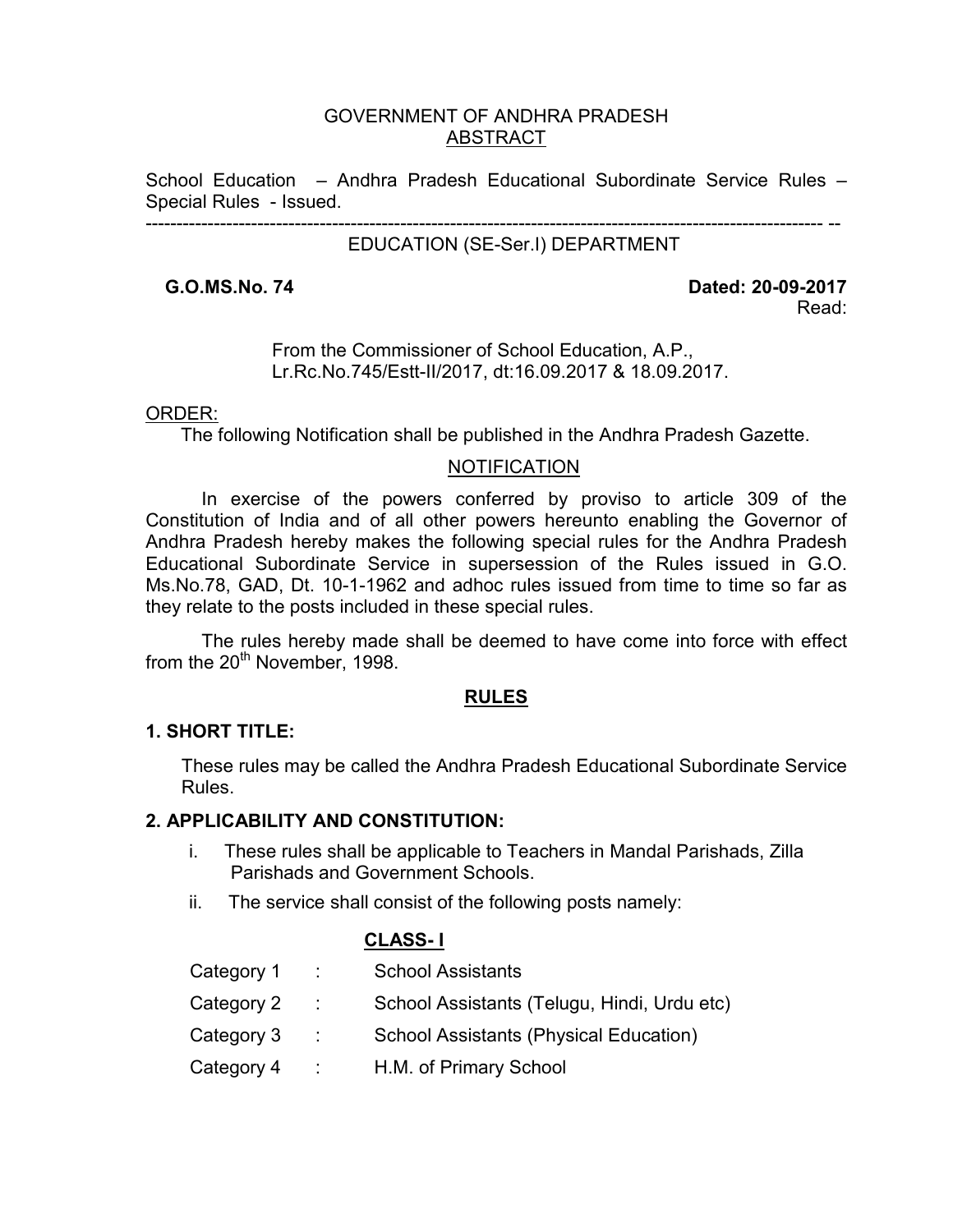#### -2-

#### **CLASS- II**

| Category 1 |  | Secondary Grade Teachers. |  |
|------------|--|---------------------------|--|
|------------|--|---------------------------|--|

- Category 2 : Language Pandits (Telugu, Hindi, Urdu etc)
- Category 3 : Physical Education Teachers
- Category 4 : **Specialist Teachers :** 
	- a. Art Teachers
	- b. Drawing Teachers
	- c. Music Teachers
	- d. Dance Teachers
	- e. Yogasana Instructors
	- f. Manual Training Instructors (Carpentary)
	- g. Manual Training Instructors (Weaving)
	- h. Craft Instructors
	- i. Textile Printing Instructors
	- j. Tailoring Instructors
	- k. Carpentary Instructors
	- l. Fitter Instructors
	- m. Turnor Instructors
	- n. Moulder Instructors
	- o. Blacksmith Instructors
	- p. Senior Mechanics
	- q. Sewing Instructors
	- r. Sewing/Tailoring and Needle Work Instructors
	- s. Drawing and Sewing Instructors
	- t. Agriculture Instructors
	- u. Pre-vocational Instructor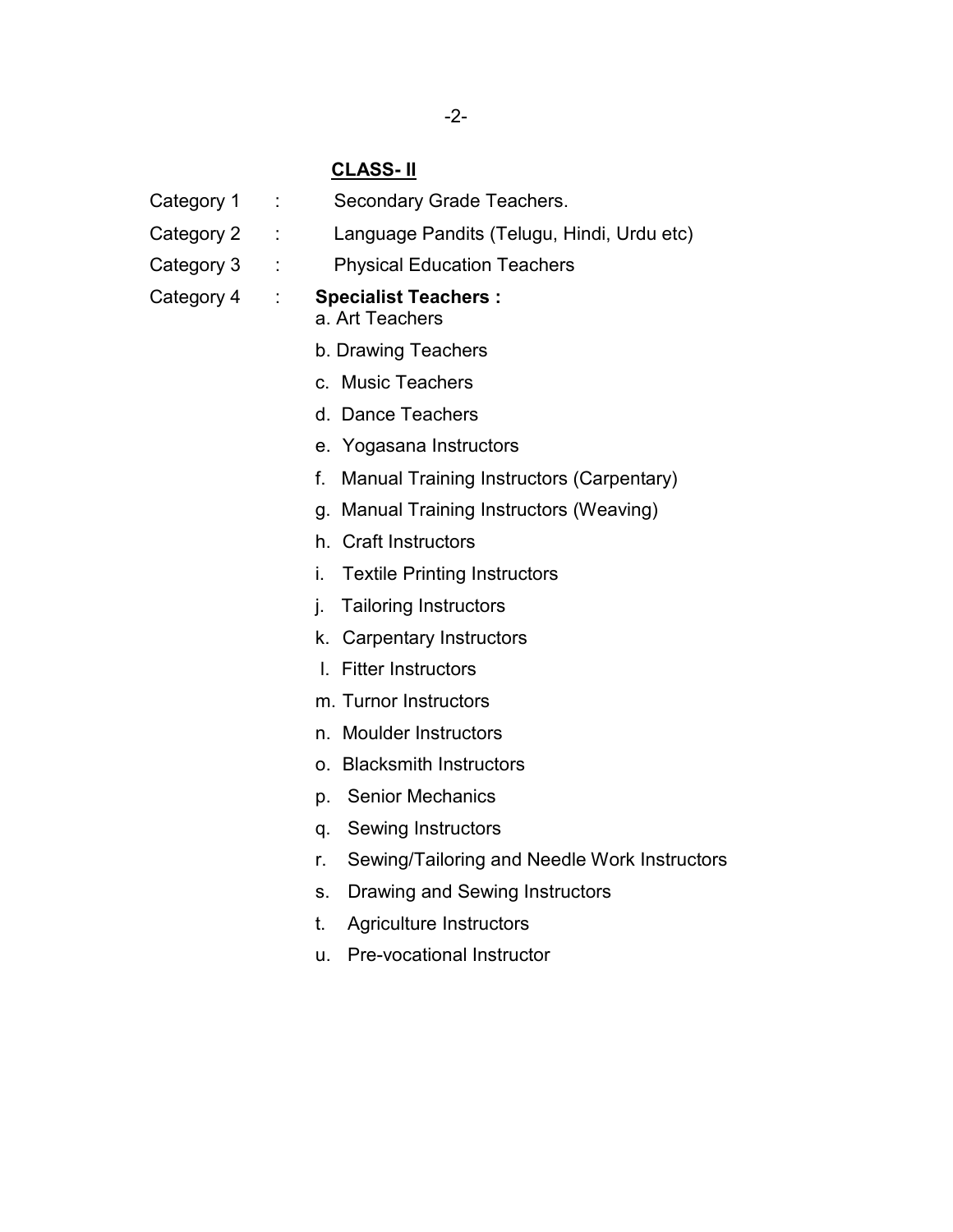# **3. METHOD OF APPOINTMENT AND APPOINTING AUTHORITY :**

The method of appointment and appointing authorities for different categories of the posts shall be as follows.

| <b>CLASS and CATEGORY</b> |          |                                                  |                   | <b>Method of appointment</b>                                                                                                                                                                                                                  | <b>Appointing</b><br><b>Authority</b> |  |
|---------------------------|----------|--------------------------------------------------|-------------------|-----------------------------------------------------------------------------------------------------------------------------------------------------------------------------------------------------------------------------------------------|---------------------------------------|--|
| (1)                       |          |                                                  |                   | (2)                                                                                                                                                                                                                                           | (3)                                   |  |
| Class I:                  |          |                                                  |                   |                                                                                                                                                                                                                                               |                                       |  |
| Cat. 1<br>Cat.2           |          | <b>School Assistants</b>                         | i.<br>ii.<br>iii. | Direct recruitment<br>By promotion from<br>Categories1 to 4 of Class II.<br>Recruitment by transfer from<br>Junior Assistants and<br>equivalent cadres of APMS<br>under the control of Director<br>of School Education.<br>Direct recruitment | <b>DEO</b><br><b>DEO</b>              |  |
|                           | $etc.$ ) | <b>School Assistants</b><br>(Telugu, Hindi, Urdu |                   | By promotion from<br>Categories 1 to 4 of Class II.                                                                                                                                                                                           |                                       |  |
| Cat. 3                    |          | <b>School Assistants</b><br>(Physical Education) |                   | By promotion from<br>Category1 to 4 of Class II.                                                                                                                                                                                              | <b>DEO</b>                            |  |
| Cat. 4                    |          | H.M. of Primary School                           |                   | By promotion from Category<br>1 of Class II                                                                                                                                                                                                   | <b>DEO</b>                            |  |
| Class II:                 |          |                                                  |                   |                                                                                                                                                                                                                                               |                                       |  |
| Cat. 1                    |          | <b>Secondary Grade</b><br>Teachers.              |                   | Direct recruitment                                                                                                                                                                                                                            | <b>DEO</b>                            |  |
| Cat. 2                    |          | Language<br>Pandits(Telugu,<br>Hindi, Urdu etc)  |                   | Direct recruitment                                                                                                                                                                                                                            | <b>DEO</b>                            |  |
| Cat.3                     |          | <b>Physical Education</b><br><b>Teachers</b>     |                   | Direct recruitment                                                                                                                                                                                                                            | <b>DEO</b>                            |  |
| Cat. 4                    |          | <b>Specialist Teachers</b>                       |                   | Direct recruitment                                                                                                                                                                                                                            | <b>DEO</b>                            |  |
|                           | a.<br>b. | <b>Art Teachers</b><br><b>Drawing Teachers</b>   |                   |                                                                                                                                                                                                                                               |                                       |  |
|                           | C.       | <b>Music Teachers</b>                            |                   |                                                                                                                                                                                                                                               |                                       |  |
|                           | d.       | Dance Teachers                                   |                   |                                                                                                                                                                                                                                               |                                       |  |
|                           | е.       | Yogasana Instructors                             |                   |                                                                                                                                                                                                                                               |                                       |  |
|                           | f.       |                                                  |                   | <b>Manual Training Instructors (Carpentary)</b>                                                                                                                                                                                               |                                       |  |
|                           | g.       |                                                  |                   | Manual Training Instructors (Weaving)                                                                                                                                                                                                         |                                       |  |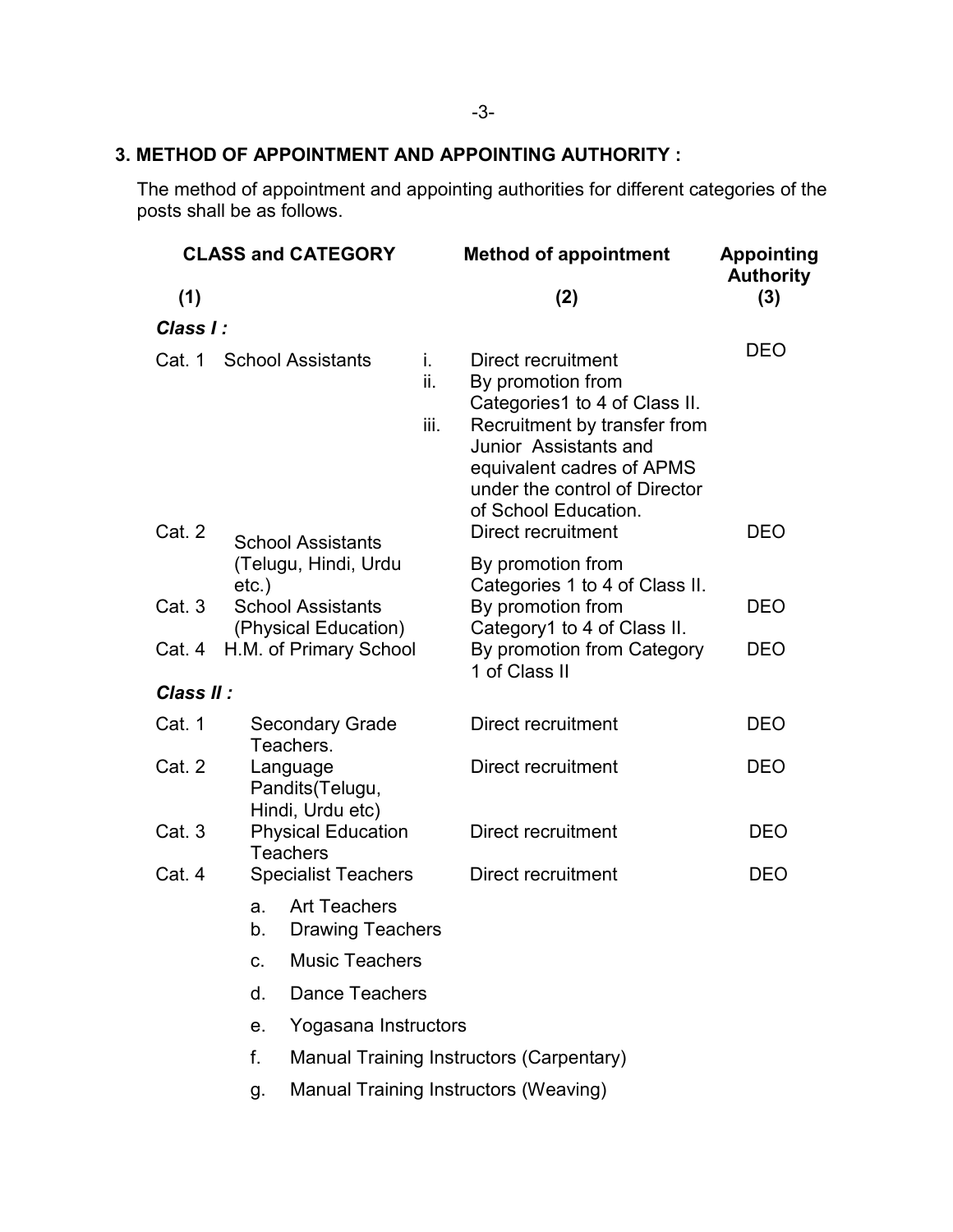- h. Craft Instructors
- i. Textile Printing Instructors
- j. Tailoring Instructors
- k. Carpentary Instructors
- l. Fitter Instructors
- m. Turnor Instructors
- n. Moulder Instructors
- o. Blacksmith Instructors
- p. Senior Mechanics
- q. Sewing Instructor
- r. Sewing/Tailoring and Needle Work Instructor
- s. Drawing and Sewing Instructors
- t. Agriculture Instructors
- u. Pre-vocational Instructor
- **Note 1 :** The transfer within the same class among different categories / Subjects is not permissible.
- **Note 2 :** For purpose of preparation of common seniority list for promotion, the seniority shall be determined as per rule 34 of AP State and Subordinate Service Rules.
- **Note 3 :** Whenever the method of appointment to any post in this service is both by direct recruitment and appointment by promotion or transfer there shall be direct recruitment to the extent of 30% of the vacancies.

#### **4.RULE OF RESERVATION:**

- 1. The rule of special representation as prescribed in General Rule 22 of A.P. State and Subordinate Service Rules as amended from time to time shall apply to the posts in the service.
- 2. Preference for women: A vacancy in a category in an Institution specially provided for women shall be filled by transfer of a women member of the same category within the unit. When such appointment is not possible women may be appointed by any method admissible under Rule 3 but she shall not acquire by reason only of such appointment any right in the matter of seniority or full membership in the category or promotion to higher category until she gets her due turn.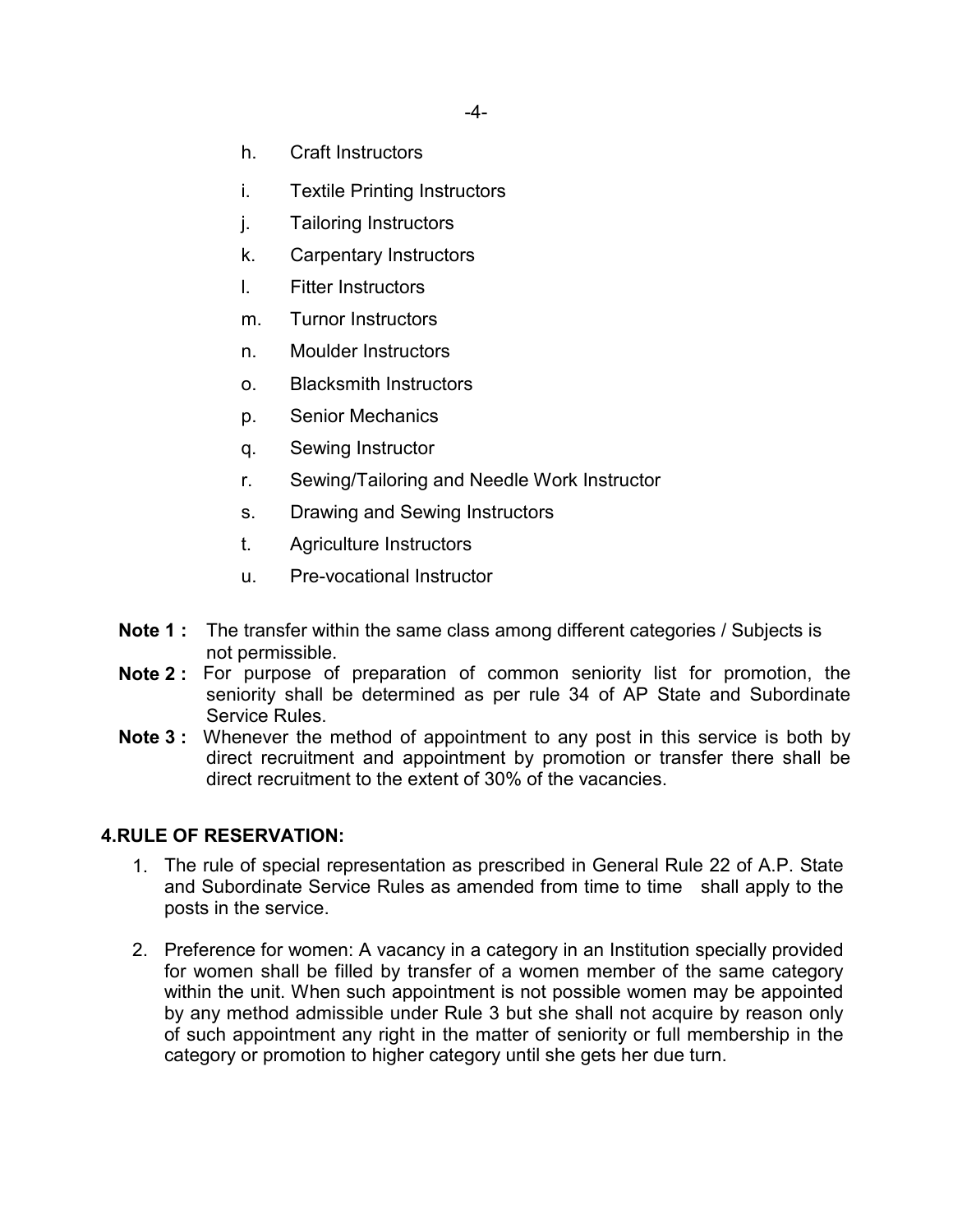### **5.QUALIFICATIONS :**

- (1) No person shall be eligible for appointment to the categories of posts specified in column (1) of the Annexure to these Rules by the method specified in Column (2) unless he/she possesses the qualifications in the corresponding entry in Column (3) thereof ;
- (2) The candidates who have passed SSC Examination or Higher standard examination in the concerned medium or with the concerned Language are eligible for appointment to the posts in that concerned medium.
- (3) The candidates possessing any qualification equivalent to or higher qualification recognized by the Government or NCTE are also eligible for appointment in the service.
- (4) Every teacher to be appointed in Schools for the deaf or blind shall, in addition to the qualifications prescribed for the category of posts, possess a Diploma or Degree in teaching the blind or deaf, as the case may be.

**6. AGE :** No person shall be eligible for appointment by Direct Recruitment to any post in this service if he or she has completed 36 years of age as on the first day of July of the year in which the notification for recruitment is made and as amended by the Government from time to time.

**7. MINIMUM SERVICE** : No person shall be eligible for appointment by transfer or by promotion to any post in the service unless he has put in not less than 3 years of service in the category/class from which promotion or appointment by transfer is to be made.

**8. PROBATION** : Every person appointed by direct recruitment shall be on probation for a total period of 2 years on duty within a continuous period of 3 years and every person appointed to any category either by promotion or appointment by transfer shall be on probation for a total period of one year on duty within a continuous period of two years from the date on which he/she commences probation.

**9. UNIT OF APPOINTMENT**: For the purposes of recruitment, appointment, discharge for want of vacancy, re-appointment, seniority, promotion, transfer and posting as specified in the table below:

| <b>CLASS and CATEGORY</b> | UNIT OF APPOINTMENT     |
|---------------------------|-------------------------|
|                           |                         |
| Class I                   | <b>Revenue District</b> |
| Categories 1, 2, 3 and 4. |                         |
| <b>Class II</b>           | <b>Revenue District</b> |
| Categories 1,2,3 and 4    |                         |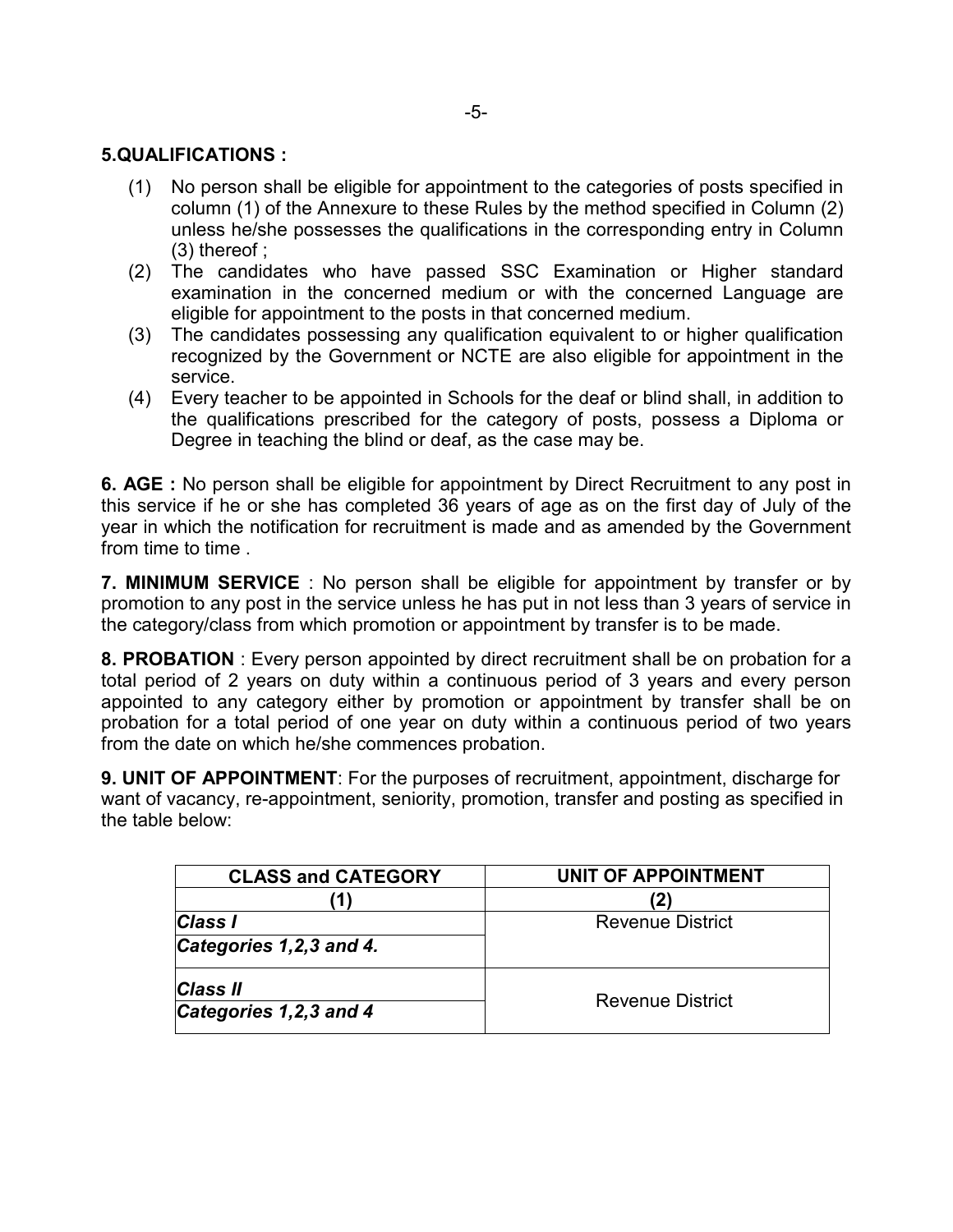-6-

**10. TRANSFERS AND POSTINGS:** The appointing authorities shall be competent to effect transfers and postings of persons in the respective categories.

**11. Savings :** No Person shall be adversely affected by making the Rules effective with retrospective date.

(BY ORDER AND IN THE NAME OF THE GOVERNOR OF ANDHRA PRADESH)

#### ADITYA NATH DAS SPECIAL CHIEF SECRETARY TO GOVERNMENT

To

The Commissioner of Printing & Stationery, A.P., Vijayawada(2 copies) (with a request to publish the same in the extraordinary issue of A.P. Gazette and supply 200 copies.) The Commissioner of School Education, A.P., Ibrahimpatnam. Copy to: All RJDSEs in the State All DEOs in the State The G.A.(Ser.B) Dept. The Law Dept. The Secretary, APPSC, Hyderabad.

//FORWARDED::BY ORDER//

SECTION OFFICER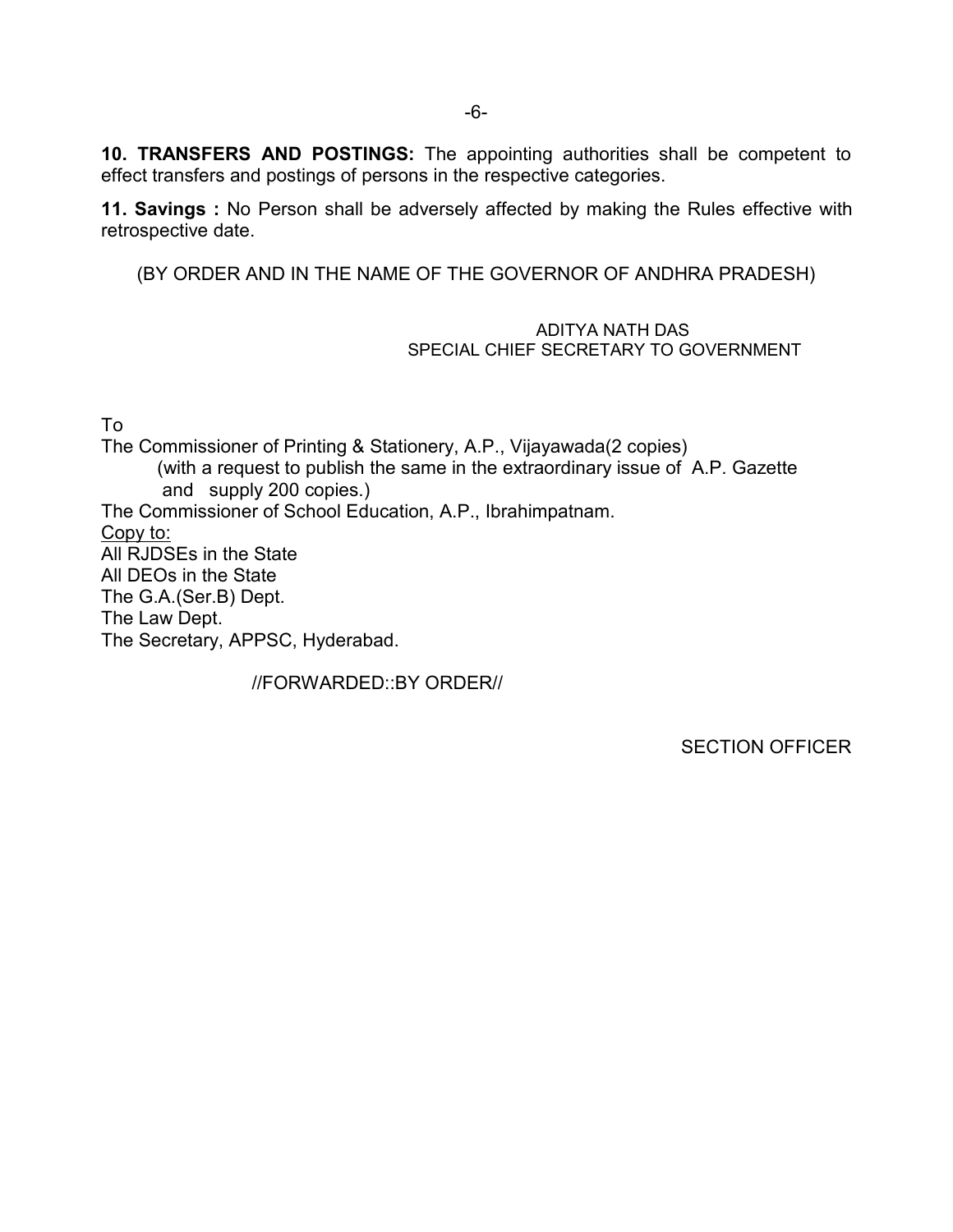-7-

|--|

| <b>Class and</b> | <b>Method of</b>                                     | Qualification                                                                                                                                                                                                                                                                                                                                                                                                                                                                                                                                                                                                                                                                                                                                                                                                                                                                                                                                                                                                                                                                                                                                                                                                                                                                                                                                                                                                                                           |
|------------------|------------------------------------------------------|---------------------------------------------------------------------------------------------------------------------------------------------------------------------------------------------------------------------------------------------------------------------------------------------------------------------------------------------------------------------------------------------------------------------------------------------------------------------------------------------------------------------------------------------------------------------------------------------------------------------------------------------------------------------------------------------------------------------------------------------------------------------------------------------------------------------------------------------------------------------------------------------------------------------------------------------------------------------------------------------------------------------------------------------------------------------------------------------------------------------------------------------------------------------------------------------------------------------------------------------------------------------------------------------------------------------------------------------------------------------------------------------------------------------------------------------------------|
| Category         | Appointment                                          |                                                                                                                                                                                                                                                                                                                                                                                                                                                                                                                                                                                                                                                                                                                                                                                                                                                                                                                                                                                                                                                                                                                                                                                                                                                                                                                                                                                                                                                         |
| (1)              | (2)                                                  | (3)                                                                                                                                                                                                                                                                                                                                                                                                                                                                                                                                                                                                                                                                                                                                                                                                                                                                                                                                                                                                                                                                                                                                                                                                                                                                                                                                                                                                                                                     |
| CLASS - I:       |                                                      |                                                                                                                                                                                                                                                                                                                                                                                                                                                                                                                                                                                                                                                                                                                                                                                                                                                                                                                                                                                                                                                                                                                                                                                                                                                                                                                                                                                                                                                         |
| Category - 1     |                                                      |                                                                                                                                                                                                                                                                                                                                                                                                                                                                                                                                                                                                                                                                                                                                                                                                                                                                                                                                                                                                                                                                                                                                                                                                                                                                                                                                                                                                                                                         |
|                  | or<br>By promotion or<br>recruitment by<br>transfer. | School Assistants By direct recruitment 1. School Assistant (Maths): Must possess a Bachelor's Degree with<br>Mathematics / Applied Mathematics / Statistics as the main subject OR<br>one of the three equal optional subjects and a B.Ed degree with<br>Mathematics as a methodology subject.<br>2. School Assistant(Physical Science): Must possess a Bachelors Degree<br>with at least two of the following subjects as optional subjects: Physics<br>/ Applied Physics / Engineering Physics & Instrumentation and<br>Chemistry / Applied Chemistry / Industrial Chemistry / Pharmaceutical<br>Chemistry / Medicinal Chemistry / Bio-Chemistry / Geology or either<br>Physics / its allied subjects or Chemistry / its allied subjects as one of<br>the main subject and other as subsidiary / ancillary subject and B.Ed.<br>degree with Physical Science / Physics / Chemistry / Science as a<br>methodology subject.<br>3. School Assistant(Biological Science): Must possess a Bachelors Degree<br>with Botany and Zoology as optional subjects or one of the two as main<br>and the other as subsidiary subject or any two of other allied subjects<br>viz. Public Health / Human Genetics / Genetics / Bio-chemistry /<br>Environment Sciences / Micro-biology / Bio-Technology / Industrial<br>Micro-biology / Agriculture/ Food Technology/ Fisheries/ Nutrition/<br>geology / Sericulture / Horticulture / Forestry / Poultry and a B.Ed. |
|                  |                                                      | Degree with Biological Science / Natural Sciences / Science / Botany /<br>Zoology/ as a methodology subject.                                                                                                                                                                                                                                                                                                                                                                                                                                                                                                                                                                                                                                                                                                                                                                                                                                                                                                                                                                                                                                                                                                                                                                                                                                                                                                                                            |
|                  |                                                      | 4. School Assistant(Social Studies): Must possess a Bachelors Degree with<br>any two of the following subjects as optional or one of them as a main<br>and any other one as a subsidiary subject $-$ (i) History (ii) Economics (iii)<br>Geography (iv) Political Science (v) Public Administration (vi) Sociology<br>(vii) Commerce (viii) Politics (ix) Social Anthropology (x) Ancient Indian<br>History Culture & Archaeology (xi) Anthropology (xii) Social Work (xiii)<br>Philosophy and (xiv) Psychology.<br>(OR)                                                                                                                                                                                                                                                                                                                                                                                                                                                                                                                                                                                                                                                                                                                                                                                                                                                                                                                                |
|                  |                                                      | B.Com with any four of the following six subjects:<br>Economics / Business Economics (ii) Business Organization and<br>Management (iii) Statistics / Business Statistics / Quantitative<br>techniques (iv) financial Services, Banking and Insurance (v)<br>Accountancy / Financial accounting (vi) Fundamentals of information<br>technology and B.Ed. Degree with Social Studies / Social Sciences /<br>Geography /History / Politics Political Science / Economics as a<br>methodology subject                                                                                                                                                                                                                                                                                                                                                                                                                                                                                                                                                                                                                                                                                                                                                                                                                                                                                                                                                       |
|                  |                                                      | 5. School Assistant (English): A Bachelors Degree with English as the main<br>subject or one of the optional subjects or a Post Graduate Degree in                                                                                                                                                                                                                                                                                                                                                                                                                                                                                                                                                                                                                                                                                                                                                                                                                                                                                                                                                                                                                                                                                                                                                                                                                                                                                                      |

English and a B. Ed Degree with English as methodology subject.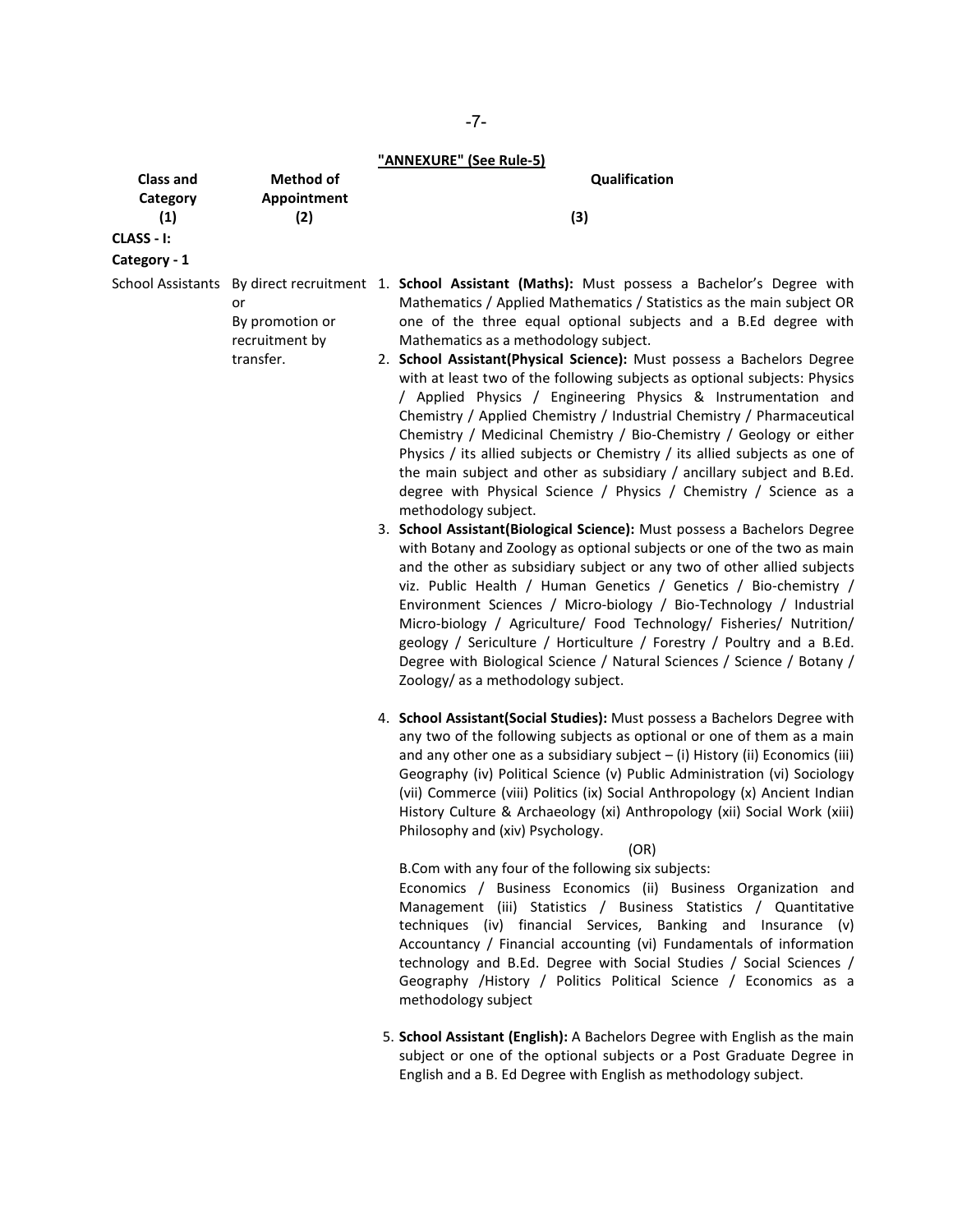#### **Category 2**

(Telugu, Hindi, Urdu etc.) or by Promotion

- School Assistants By direct recruitment 1. **School Assistant (Telugu):** Must possess a Bachelor's Degree with Telugu as the main subject or one of the three equal optional subjects or Bachelor's Degree in Oriental Language in Telugu (B.O.L) or its equivalent and B.Ed with Telugu as methodology Subject or Telugu Pandit Training or its equivalent.
	- 2. **School Assistant (Hindi):** Must possess Bachelor's degree with Hindi as one of the full elective subject or Bachelor's Degree in Oriental Language in Hindi (B.O.L) or Praveena of Dakshina Bharat Hindi Prachar Sabha or Vidwan of Hindi Prachara Sabha, Hyderabad or any other equivalent recognized qualification in Hindi (BA degree Standard) of the following as per table-I and along with any one of the following training qualifications as per Table-2 training qualifications.

| SI. No. | <b>Course Title</b>                                                               | Institution                                             | <b>Govt Order</b>                                 |
|---------|-----------------------------------------------------------------------------------|---------------------------------------------------------|---------------------------------------------------|
| (1)     | (2)                                                                               | (3)                                                     | (4)                                               |
| (1)     | Madhyama                                                                          | Hindi Sahitya Sammelan (Visarada) Allahabad             | G.O.Ms.No.1415, Edn.<br>Dated: 22.07.1970.        |
| (2)     | Ratna                                                                             | Rashtrabhash Prachar Samiti, Warda                      | $-do-$                                            |
| (3)     | Praveen                                                                           | Dakshina Bharata Hindi Prachar Sabha, Madras            | $-do-$                                            |
| (4)     | Sahityalankar                                                                     | Hindi Vidyapeet, Deoghar                                | -do-                                              |
| (5)     | Pandit                                                                            | Maharashtra Bhasha Sabha, Poona                         | -do-                                              |
| (6)     | Vidwan                                                                            | Hindi Prachar Sabha, Hyderabad                          | $-do-$                                            |
| (7)     | Sevak                                                                             | Gujarat Vidyapeeth, Ahmedabad.                          | $-do-$                                            |
| (8)     | Visharad Diploma<br>Diploma                                                       | Dakshina Bharata Hindi Prachar Sabha, Madras.           | As per Andhra Pradesh<br><b>Educational Rules</b> |
| (9)     | Sahitya Ratna Diploma                                                             | Hindi Sahitya Sammelan, Allahbad                        | $-do-$                                            |
| (10)    | Vidwan                                                                            | <b>Madras University</b>                                | $-do-$                                            |
| (11)    | Bhasha Praveena Title<br>(Hindi)                                                  | Andhra University                                       | $-do-$                                            |
| (12)    | Sahitya Bhushan                                                                   | Hindi Vidyapeet Deoghar                                 | -do-                                              |
| (13)    | <b>Sastry Degree</b>                                                              | Sri Kasi Vidya Peeth, Benaras.                          | -do-                                              |
| (14)    | Hindi Kovid Degree                                                                | Sri Kasi Vidya Peeth, Benaras                           | $-do-$                                            |
| (15)    | Bharatiya Hindi<br>Parangat Diploma                                               | Akila Bharateeya Hindi Parishad, Agra                   | -do-                                              |
| (16)    | Hindi Bhushan Diploma                                                             | Hindi Prachar Sabha, Hyderabad                          | $-do-$                                            |
| (17)    | B.A. or Bachelor in<br>Oriental Language in<br>Hindi (B.O.L.) or M.A in<br>Hindi. | Any recognized university with Hindi as special subject |                                                   |

#### **TABLE- I**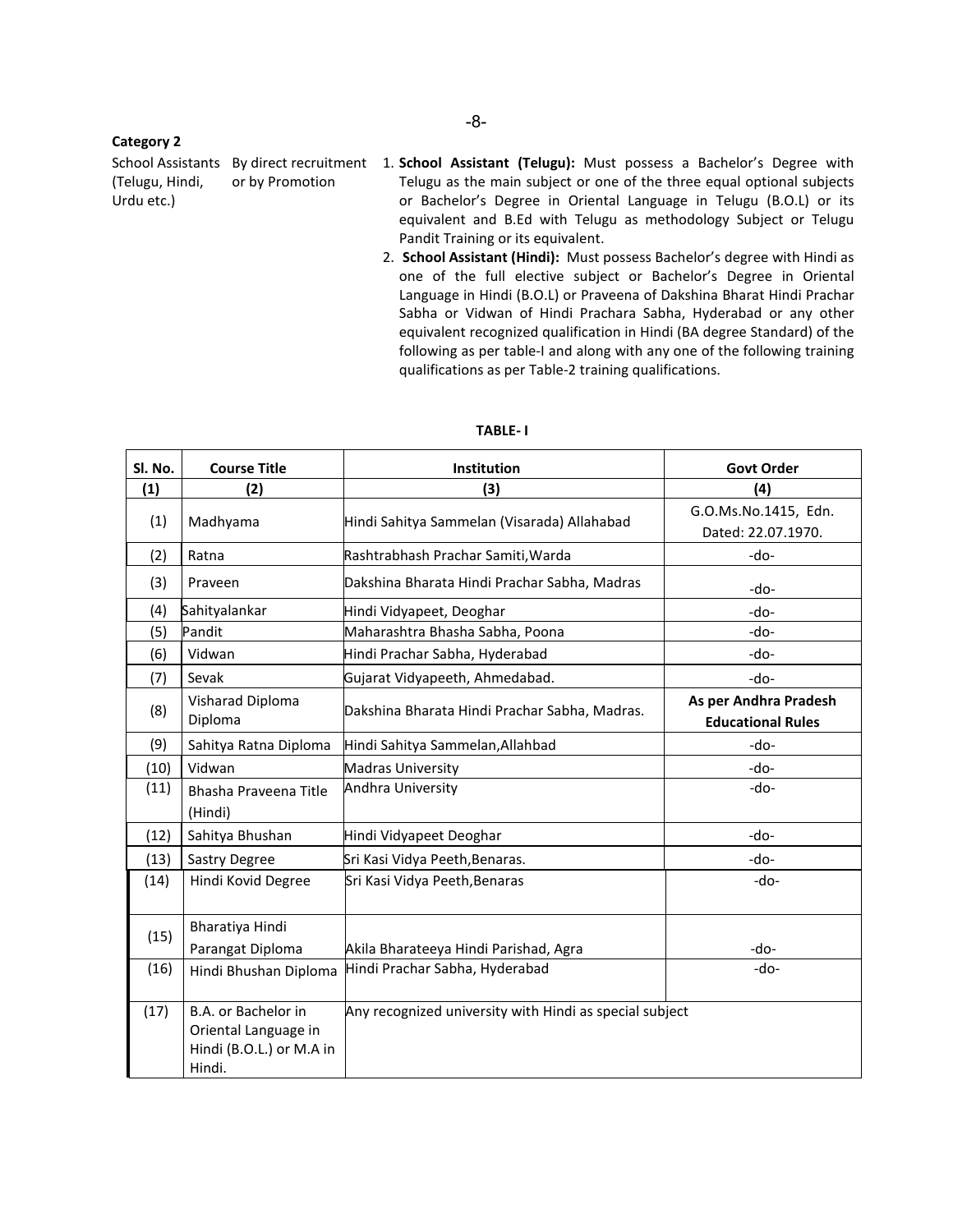| ۰,<br>×<br>۰.<br>w |
|--------------------|
|--------------------|

| $TABLE -$ |  |
|-----------|--|
|-----------|--|

| Sl. No. | <b>Course Title</b>                                  | <b>Institution</b>                                                        | <b>Govt Order</b>                                 |
|---------|------------------------------------------------------|---------------------------------------------------------------------------|---------------------------------------------------|
| (1)     | (2)                                                  | (3)                                                                       | (4)                                               |
| (1)     | B.Ed with Hindi as methodology                       | Any recognized university and NCTE                                        |                                                   |
| (2)     | B.Ed (Hindi Medium)                                  | Dakshina Bharata Hindi Prachar<br>Shabha, Hyderabad                       | G.O.Ms.No.68<br>Dated.10-3-95                     |
| (3)     | Pracharak Degree and Bachelor<br>of Education        | Dakshina Bharat Hindi Prachar Sabha,<br>Madras.                           | G.O.Ms.No.90 Edn.<br>Dt.6-2-74                    |
| (4)     | Pracharak (including Praveena)<br>Diploma            | Dakshina Bharat Hindi Prachar Sabha,<br>Madras.                           | As per Andhra Pradesh<br><b>Educational Rules</b> |
| (5)     | Pracharak Diploma                                    | Hindistani Prachar Sabha, Wardha.                                         | -do-                                              |
| (6)     | Sikshana Kala Praveena-Diploma                       | Akhila Bharateeya Hindi Parishad, Agra                                    | -do-                                              |
| (7)     | Hindi Shikshak (including Hindi<br>Vidwan Diploma)   | Hindi Prachara Sabha, Hyderabad                                           | -do-                                              |
| (8)     | Hindi Pandits Training Certificate                   | Issued by the Commissioner for Government<br>Examinations, Andhra Pradesh | -do-                                              |
| (9)     | Hindi Shikshan<br>Parangat Hindi<br>Shikshan Nishnat | Kendriya Hindi Shikshnak                                                  | G.O.Ms. No. 1504, Edn<br>Dated:11-6-1964          |

- 3. **School Assistant(Urdu):** Must possess a Bachelor's Degree with Urdu as the main subject or one of the three equal optional subjects or Bachelor's Degree in Oriental Language in Urdu (B.O.L) and B.Ed. with Urdu as methodology or Urdu Pandit Training or its equivalent.
- 4. **School Assistant (Kannada):** Must possess a Bachelor's Degree with Kannada as the main subject or one of the three equal optional subjects or Bachelor's degree in Oriental Language with Kannada (B.O.L) or its equivalent and B.Ed with Kannada as methodology or Kannada Pandit Training or its equivalent.
- 5. **School Assistant (Tamil):** Must possess a Bachelor's Degree with Tamil as the main subject or one of the three equal optional subjects or Bachelor's Degree in Oriental Language with Tamil (B.O.L) or its equivalent and B.Ed with Tamil as methodology or Tamil Pandit Training or its equivalent.
- 6. **School Assistant (Oriya):** Must possess a Bachelor's Degree with Oriya as the main subject or one of the three equal optional subjects or Bachelor's Degree in Oriental Language with Oriya (B.O.L) and B.Ed with Oriya as methodology or Oriya Pandit Training or its equivalent.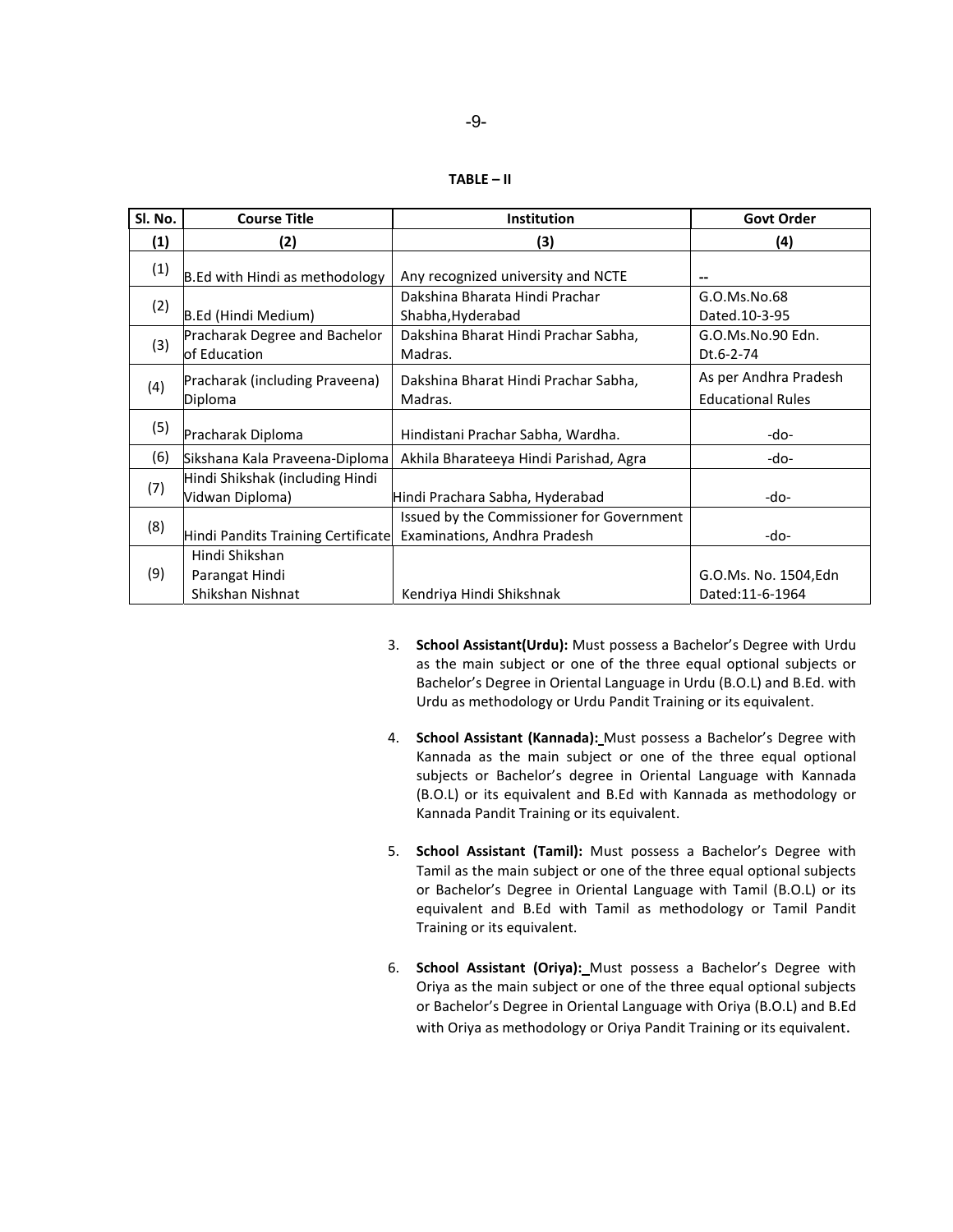|                                                 |                     | Sanskrit as the main subject or one of the three equal optional<br>subjects or Bachelor's Degree in Oriental Language with Sanskrit<br>(B.O.L) and B.Ed with Sanskrit as methodology or Sanskrit Pandit<br>Training or its equivalent. |
|-------------------------------------------------|---------------------|----------------------------------------------------------------------------------------------------------------------------------------------------------------------------------------------------------------------------------------|
| Category 3                                      |                     |                                                                                                                                                                                                                                        |
| School<br>Assistants<br>(Physical<br>Education) | <b>By Promotion</b> | Must possess a Bachelor's Degree or its equivalent and a Bachelor's<br>Degree in Physical Education or its equivalent or M.P.Ed.                                                                                                       |
| Category 4                                      |                     |                                                                                                                                                                                                                                        |
| Head Master of<br><b>Primary School</b>         | By promotion        | Must possess the qualification of at least Intermediate Examination<br>conducted by the Board of Intermediate Examination of A.P., or its<br>equivalent.                                                                               |

-10-

7. **School Assistant (Sanskrit):** Must possess a Bachelor's Degree with

Must possess Teacher Training Certificate issued by the Commissioner for Government Examinations, A.P. or its equivalent.

*CLASS-II:* 

# **Category 1**

| Secondary             | By direct recruitment | Must possess Intermediate Certificate issued by the Board of             |
|-----------------------|-----------------------|--------------------------------------------------------------------------|
| <b>Grade Teachers</b> |                       | Intermediate Education, Andhra Pradesh or any other equivalent           |
|                       |                       | certificate recognized by Board of Intermediate Education, Govt. of A.P. |
|                       |                       | and two year D.Ed. Certificate issued by the Director of Government      |
|                       |                       | Examinations, Andhra Pradesh or its equivalent certificate recognized    |
|                       |                       | by NCTE.                                                                 |

#### **Category 2**

Language Pandits By direct recruitment (Telugu, Hindi, Urdu etc.) a Language Pandit (Telugu):Must possess a Bachelor's Degree with Telugu as the main subject or one of the three equal optional subjects or Bachelor's Degree in Oriental Language in Telugu (B.O.L) or its equivalent and B.Ed with Telugu as methodology or Telugu Pandit Training or its equivalent.

#### b **Language Pandit (Hindi):**

.

**Academic qualifications:**Must possess a Bachelor's degree with Hindi as one of the full elective subject or Bachelor's Degree in Oriental Language in Hindi (B.O.L) or Praveena of Dakshina Bharat Hindi Prachar Sabha or Vidwan of Hindi Prachara Sabha, Hyderabad or any other equivalent recognized qualification in Hindi (BA degree Standard) of the following as per table  $-1$  and along with any one of the training qualifications as per table – II.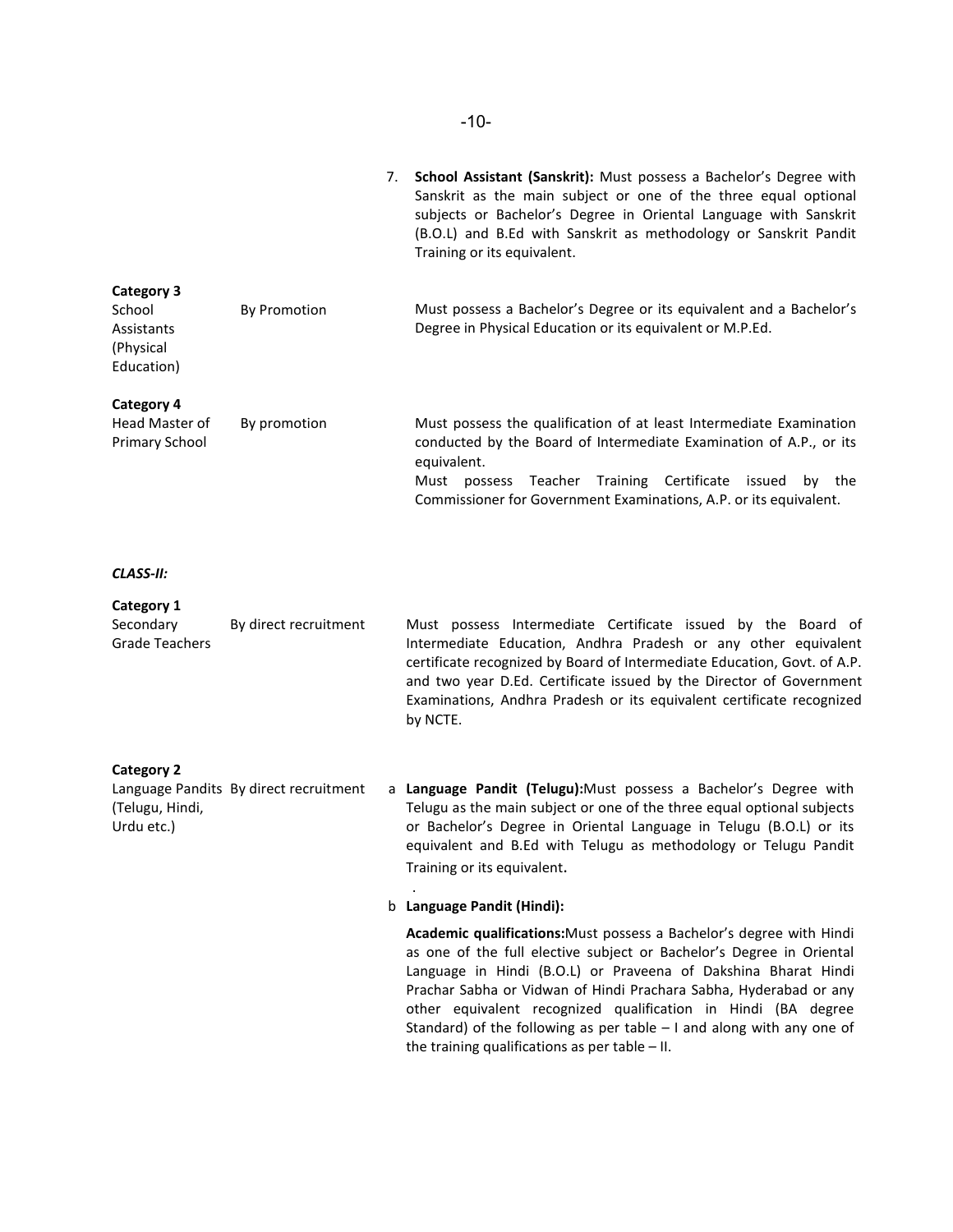# **TABLE- I**

| Sl. No | <b>Course Title</b>                                                               | <b>Institution</b>                                      | <b>Govt Order</b>                                 |
|--------|-----------------------------------------------------------------------------------|---------------------------------------------------------|---------------------------------------------------|
| (1)    | (2)                                                                               | (3)                                                     | (4)                                               |
| (1)    | Madhyama                                                                          | Hindi Sahitya Sammelan (Visarada) Allahabad             | G.O.Ms.No.1415, Edn.<br>Dated: 22.07.1970.        |
| (2)    | Ratna                                                                             | Rashtrabhash Prachar Samiti, Warda                      | -do-                                              |
| (3)    | Praveen                                                                           | Dakshina Bharata Hindi Prachar Sabha, Madras            | -do-                                              |
| (4)    | Sahityalankar                                                                     | Hindi Vidyapeet, Deoghar                                | -do-                                              |
| (5)    | Pandit                                                                            | Maharashtra Bhasha Sabha, Poona                         | -do-                                              |
| (6)    | Vidwan                                                                            | Hindi Prachar Sabha, Hyderabad                          | -do-                                              |
| (7)    | Sevak                                                                             | Gujarat Vidyapeeth, Ahmedabad.                          | -do-                                              |
| (8)    | Visharad Diploma                                                                  | Dakshina Bharata Hindi Prachar Sabha, Madras.           | As per Andhra Pradesh<br><b>Educational Rules</b> |
| (9)    | Sahitya Ratna Diploma                                                             | Hindi Sahitya Sammelan, Allahbad                        | $-do-$                                            |
| (10)   | Vidwan                                                                            | <b>Madras University</b>                                | -do-                                              |
| (11)   | Bhasha Praveena Title<br>(Hindi)                                                  | Andhra University                                       | $-do-$                                            |
| (12)   | Sahitya Bhushan                                                                   | Hindi Vidyapeet Deoghar                                 | -do-                                              |
| (13)   | Sastry Degree                                                                     | Sri Kasi Vidya Peeth, Benaras.                          | -do-                                              |
| (14)   | Hindi Kovid Degree                                                                | Sri Kasi Vidya Peeth, Benaras                           | $-do-$                                            |
| (15)   | Bharatiya Hindi<br>Parangat Diploma                                               | Akila Bharateeya Hindi Parishad, Agra                   | -do-                                              |
| (16)   | Hindi Bhushan Diploma                                                             | Hindi Prachar Sabha, Hyderabad                          | -do-                                              |
| (17)   | B.A. or Bachelor in<br>Oriental Language in<br>Hindi (B.O.L.) or M.A in<br>Hindi. | Any recognized university with Hindi as special subject |                                                   |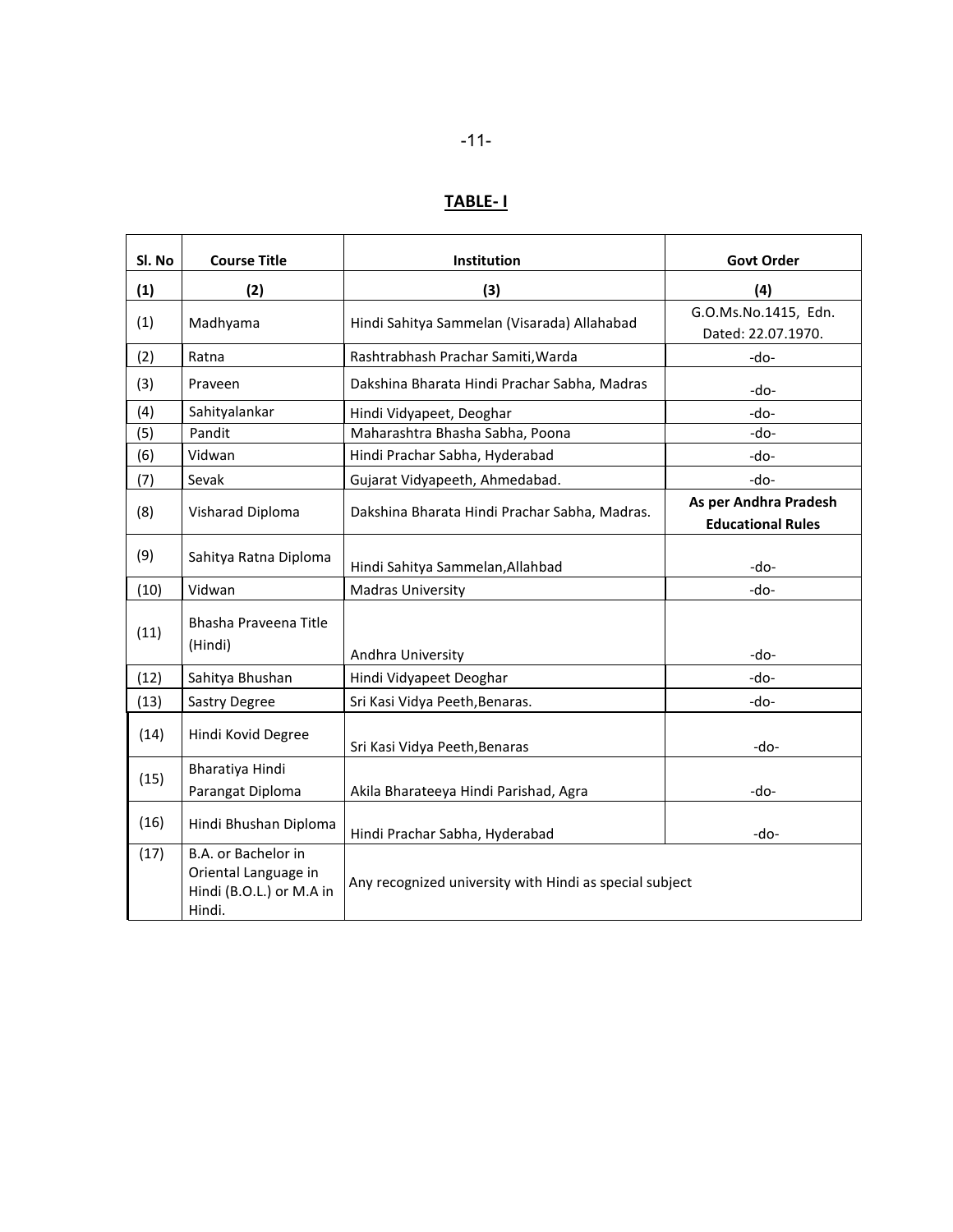#### **TABLE -II**

| Sl. No. | <b>Course Title</b>                                  | <b>Institution</b>                                                        | <b>Govt Order</b>                                 |
|---------|------------------------------------------------------|---------------------------------------------------------------------------|---------------------------------------------------|
| (1)     | (2)                                                  | (3)                                                                       | (4)                                               |
| (1)     | B.Ed with Hindi as methodology                       | Any recognized university and NCTE                                        | --                                                |
| (2)     | B.Ed (Hindi Medium)                                  | Dakshina Bharata Hindi Prachar<br>Shabha, Hyderabad                       | G.O.Ms.No.68<br>Dated.10-3-95                     |
| (3)     | Pracharak Degree and Bachelor<br>of Education        | Dakshina Bharat Hindi Prachar Sabha,<br>Madras.                           | G.O.Ms.No.90 Edn.<br>Dt.6-2-74                    |
| (4)     | Pracharak (including Praveena)<br>Diploma            | Dakshina Bharat Hindi Prachar Sabha,<br>Madras.                           | As per Andhra Pradesh<br><b>Educational Rules</b> |
| (5)     | Pracharak Diploma                                    | Hindistani Prachar Sabha, Wardha.                                         | -do-                                              |
| (6)     | Sikshana Kala Praveena-Diploma                       | Akhila Bharateeya Hindi Parishad, Agra                                    | -do-                                              |
| (7)     | Hindi Shikshak (including Hindi)<br>Vidwan Diploma)  | Hindi Prachara Sabha, Hyderabad                                           | -do-                                              |
| (8)     | Hindi Pandits Training Certificate                   | Issued by the Commissioner for Government<br>Examinations, Andhra Pradesh | -do-                                              |
| (9)     | Hindi Shikshan<br>Parangat Hindi<br>Shikshan Nishnat | Kendriya Hindi Shikshnak                                                  | G.O.Ms. No. 1504,Edn<br>Dated:11-6-1964           |

- c **Language Pandit (Urdu):** Must possess a Bachelor's Degree with Urdu as the main subject or one of the three equal optional subjects or Bachelor's Degree in Oriental Language in Urdu (B.O.L) and B.Ed with Urdu as methodology or Urdu Pandit Training or its equivalent.
- d **Language Pandit (Kannada):** Must possess a Bachelor's Degree with Kannada as the main subject or one of the three equal optional subjects or Bachelor's Degree in Oriental Language in Kannada (B.O.L) and B.Ed with Kannada as methodology or Kannada Pandit Training or its equivalent.
- e **Language Pandit (Oriya):**Must possess a Bachelor's Degree with Oriya as the main subject or one of the three equal optional subjects or Bachelor's Degree in Oriental Language in Oriya (B.O.L) and B.Ed with Oriya as methodology or Oriya Pandit Training or its equivalent.
- f **Language Pandit (Tamil):**Must possess a Bachelor's Degree with Tamil as the main subject or one of the three equal optional subjects or Bachelor's Degree in Oriental Language with Tamil (B.O.L) and B.Ed with Tamil as methodology or Tamil Pandit Training or its equivalent.
- <sup>g</sup> **Language Pandit (Sanskrit):** Must possess a Bachelor's Degree with Sanskrit as the main subject or one of the three equal optional subjects or Bachelor's Degree in Oriental Language with Sanskrit (B.O.L) and B.Ed with Sanskrit as methodology or Sanskrit Pandit Training or its equivalent.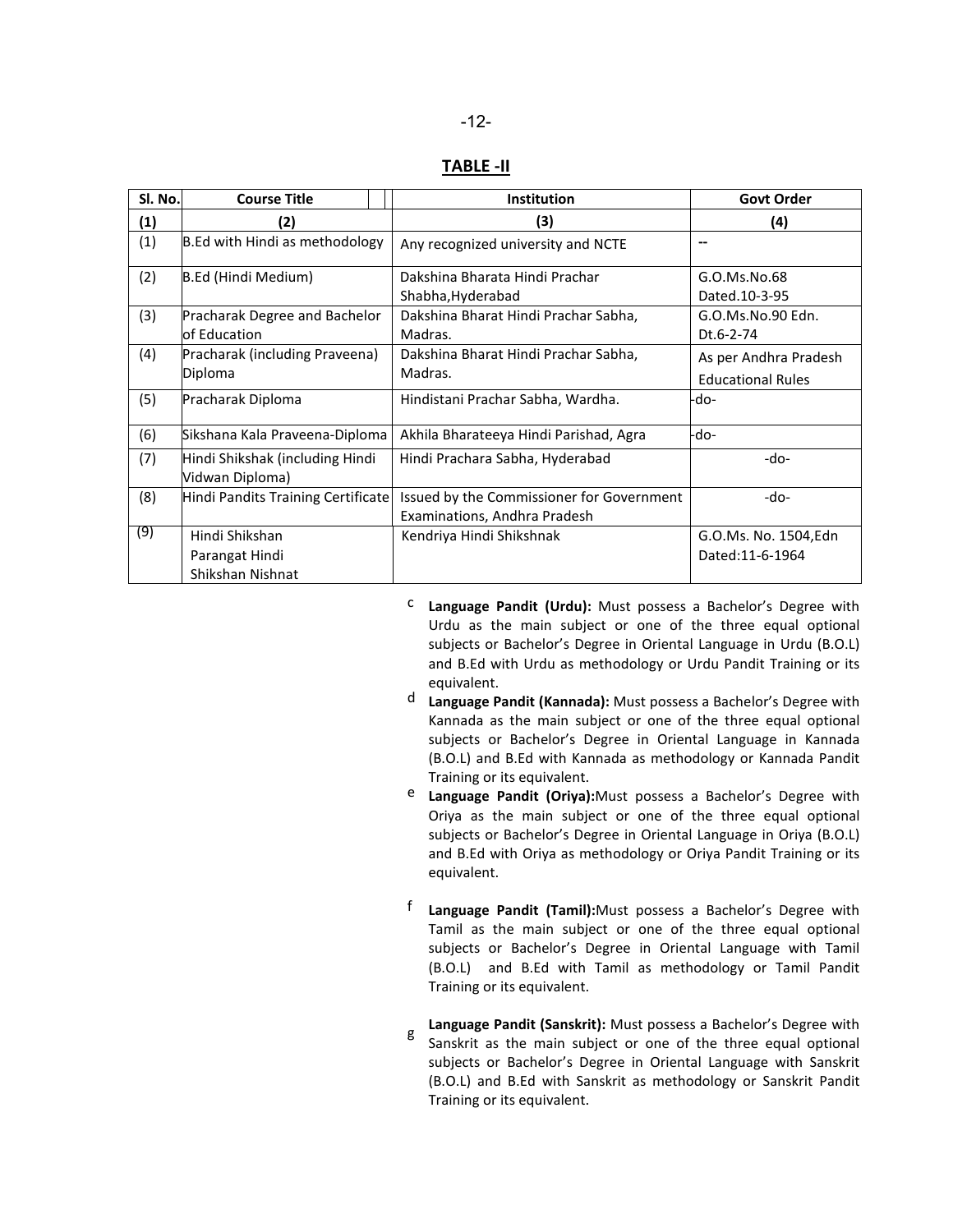| <b>Category 3</b><br>Physical<br>Education<br><b>Teachers</b> | By direct<br>recruitment       | j.        | Must have passed Intermediate Examination of A.P. Board of<br>Intermediate Examination or its equivalent examination.                                                                                                                                                 |
|---------------------------------------------------------------|--------------------------------|-----------|-----------------------------------------------------------------------------------------------------------------------------------------------------------------------------------------------------------------------------------------------------------------------|
|                                                               |                                | Ϊİ        | Must possess an undergraduate Diploma in Physical Education.                                                                                                                                                                                                          |
| <b>Category 4</b>                                             |                                |           |                                                                                                                                                                                                                                                                       |
| <b>Specialist Teachers</b>                                    |                                |           |                                                                                                                                                                                                                                                                       |
| a) Art Teachers                                               | By direct<br>recruitment       | i)        | Must have passed 10th class or its equivalent examination.                                                                                                                                                                                                            |
|                                                               |                                | ii)       | Must possess a diploma or a certificate in Drawing Commercial Art<br>from the Govt. College of Fine Arts and Architecture or a<br>certificate in higher grade drawing and a technical teacher<br>certificate of Govt. of A. P.                                        |
| b) Drawing Teacher                                            | By direct<br>recruitment       | i)        | Must have passed 10th class examination or its equivalent<br>examination.                                                                                                                                                                                             |
|                                                               |                                | ii)       | Must possess a Diploma or a Certificate in Painting, Drawing,<br>Sculpture or Commercial Art from the. Govt. College of Fine Arts<br>and Architecture and a technical teacher certificate of<br>Government of A.P.                                                    |
|                                                               | By direct                      | i)        |                                                                                                                                                                                                                                                                       |
| c) Music Teacher                                              | recruitment                    | ii)       | Must have passed 10 <sup>th</sup> class or its, equivalent examination.<br>Must possess a Diploma in Carnatic Vocal Music from the Govt.<br>College of Music or from a recognised or reputed institution and a<br>technical teacher certificate of Government of A.P. |
|                                                               | By direct                      |           |                                                                                                                                                                                                                                                                       |
| d) Dance Teacher                                              | recruitment                    | i)<br>ii) | Must have passed 10 <sup>th</sup> class or its equivalent examination.<br>Must possess a Diploma or a certificate in Kuchipudi or<br>Bharatanatyam from a recognised or reputed institution and a<br>technical teacher certificate of Government of A.P.              |
| e) Yogasana                                                   |                                |           |                                                                                                                                                                                                                                                                       |
| Instructor                                                    | By direct recruitment          | i)<br>ii) | Must have passed 10 <sup>th</sup> class or its equivalent examination.<br>Must possess a Diploma or Certificate in Yogasana from a reputed<br>or recognised Institution and a technical teacher certificate of Govt<br>of A.P.                                        |
| f) Manual Training                                            | By direct                      |           |                                                                                                                                                                                                                                                                       |
| Instructor<br>(Carpentry)                                     | recruitment                    | i)<br>ii) | Must have passed 10 <sup>th</sup> Class or its equivalent examination.<br>Must possess a Certificate in Concerned Trade issued by<br>any I.T.I. in the. State or its equivalent qualification and<br>a technical teacher certificate of Govt of A.P.                  |
| g) Manual Training                                            | By direct                      |           |                                                                                                                                                                                                                                                                       |
| Instructor<br>(Weaving)                                       | recruitment<br>or by transfer. | i)<br>ii) | Must have passed 10 <sup>th</sup> class or its equivalent examination.<br>Must possess a Certificate in Concerned Trade issued by<br>any I.T.I. in the State or its equivalent qualification and a<br>technical teacher certificate of Govt of AP.                    |

-13-